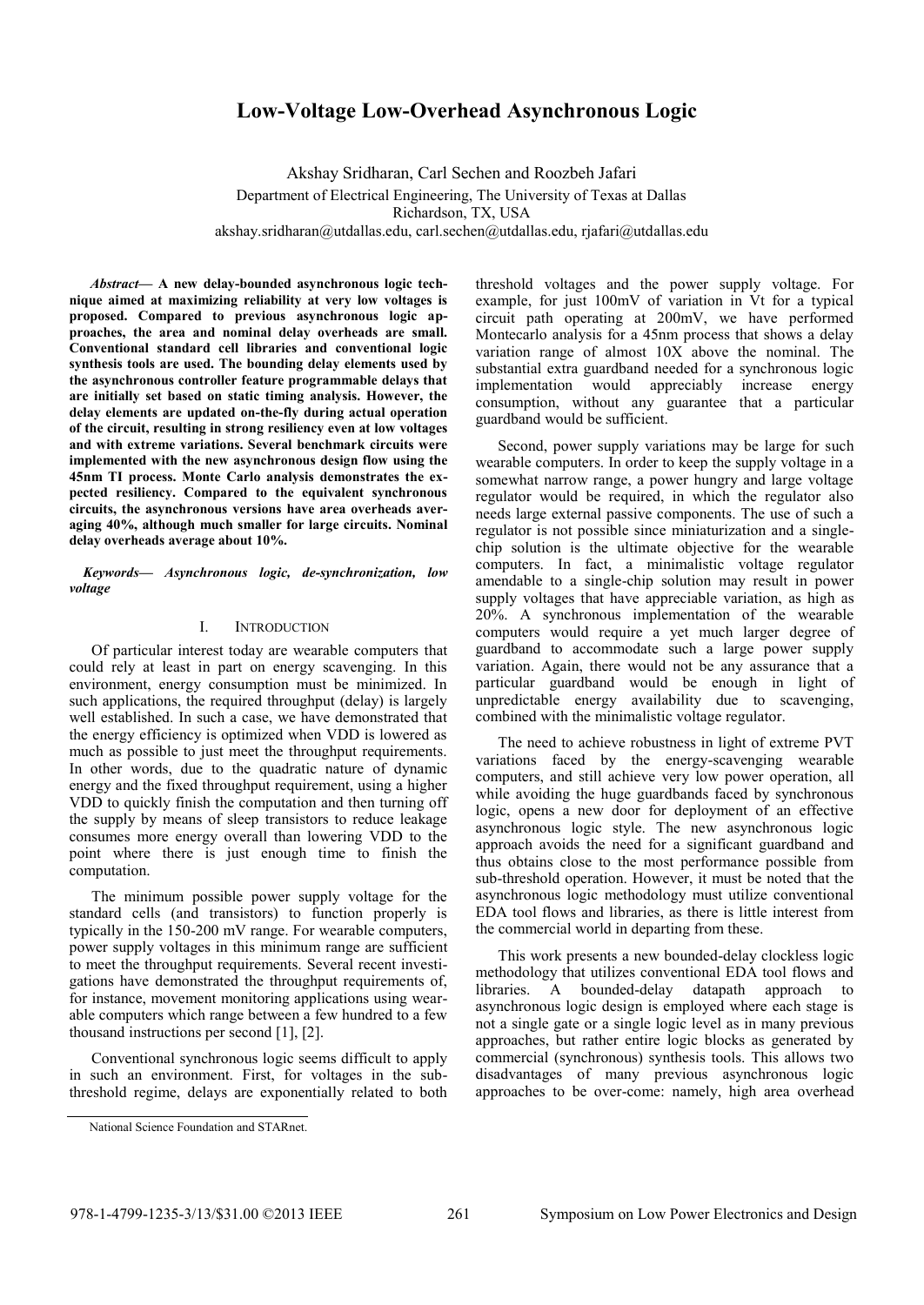and high delay overhead. The challenges with boundeddelay reliability are over-come by using an on-chip assessment of the adequacy of the initially set bounded delays (via static timing analysis) for each logic block both during a test mode and during actual operation.

# II. RELATED WORK

There are still drawbacks that have slowed the popularity of asynchronous logic [3]-[7]. A key obstacle for many approaches is the lack of widely available CAD tools, such as synthesis tools, and cell libraries to support asynchronous design, since many prior approaches require customized cells.

A good review of prior work in asynchronous logic circuits has recently appeared [8]. Null Convention Logic [3] has large area overhead due to its gate-level handshaking approach and is extremely slow compared to state-of-the-art synthesized synchronous logic. A number of very high throughput fine-grain pipelining techniques based on asynchronous logic were developed [9]- [12]. However, our application does not require such ultra-high throughput. Special synthesis tools and cell libraries are generally needed to implement these circuits. There has been prior work on asynchronous logic capable of subthreshold operation [13]-[17].

Our work has some similarity to the "desynchronization" approach developed by Cortadella and Andrikos [18], [19]. While this approach captures a few of the elements we are seeking, namely to utilize conventional EDA flows while keeping area and delay overhead low. None of the prior work considers reliability to the degree addressed here.

## III. PROPOSED ASYNCHRONOUS PROTOCOL

 The new approach to asynchronous logic design starts with standard Synopsys or Cadence synthesis, essentially conventional standard cell library. The logic stages are identified by the following flip-flop levelization algorithm:

### *Algorithm FF\_Levelization*

 $Dim\Box$ 

- 1. Flip-flops (FFs) that receive an input through a combinational path from the primary inputs (PIs) are labeled 'level 1*'*.
- 2. All flip-flops that have a path from level 1 FFs but do not have combinational paths from the PIs are labeled 'level 2*'*.
- 3. For *i* starting at 2 until all FFs are labeled:
	- All FFs reachable from level *i* FFs are labeled 'level *i+*1'
	- If a FF to be labeled *i+*1 already has a label (less than or equal to *i*), note this as a feedback loop.
	- All combinational paths between level *i* FFs and level *i+*1 FFs are labeled 'level *i+*1 logic'.
	- If there exists a combinational path from level *i* to level *x* (where *x* less than or equal to *i*) then the combinational path is labeled as 'level *x*  feedback logic'.

After the levelization is complete, the flip-flops at a given level (*e.g*., level *x*) will receive inputs from combinational paths emanating from one or more other levels. Fig. 1a shows a typical example where the FFs at level *x* receive inputs emanating from FF levels *i, j*, and *k*. The depiction in Fig. 1a is termed a generalized asynchronous logic stage. Exactly one programmable bounding delay element and one asynchronous handshaking controller is used for such a logic stage. The delay of the



Fig. 1. (a) Example of our generalized asynchronous logic stage; (b) Non-monitored path; (c) Monitored path with dual mode check

 $(a)$  (c)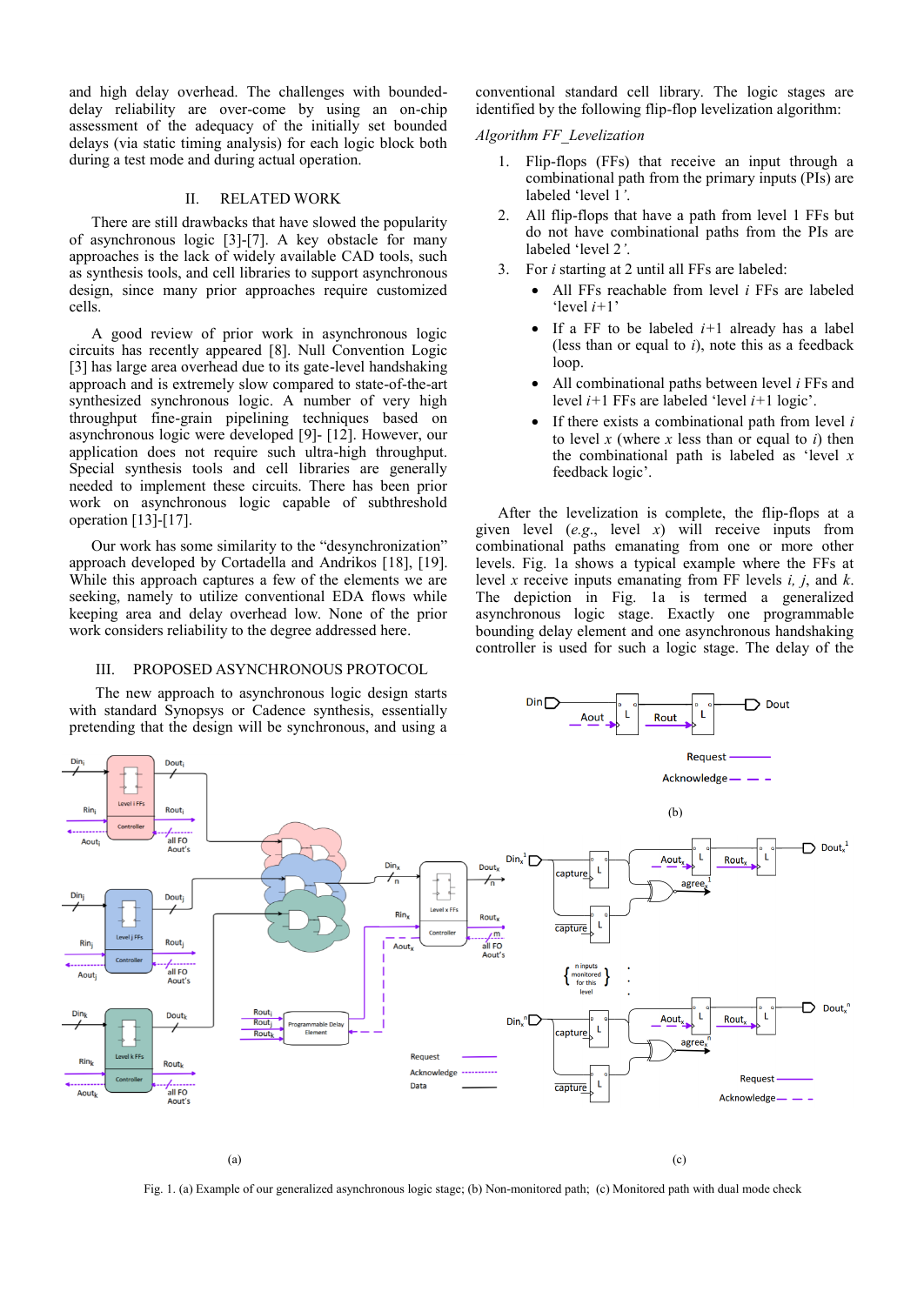bounding delay element must represent the longest possible delay from any of the FFs at levels *i, j,* and *k* to the FFs at level *x*, and in the new approach significant effort is made to assure the delay bound is adequate despite the possibility of very significant process, voltage and temperature (PVT) variations and sub-threshold delay variations.

After a stage, such as that shown in Fig. 1a, has received all of its requests (*Rout<sub>i</sub>*, *Rout<sub>j</sub>*, and *Rout<sub>k</sub>* in Fig. 1a), then *REQ* (for the overall stage request) goes high to initiate (in effect) propagation through the programmable delay. The programmable delay is generated by counting rising edges arising from a local oscillator (again, one per FF level), as shown in Fig. 2b. When a *request* (or *Rout*) is received from all of levels *i, j* and *k* in Fig. 1a, the local oscillator in Fig. 2b is enabled (by signal *EN*). The programmable delay counter in Fig. 2b then counts the number of rising edges among signals *capture* and *capture-bar*. When that count matches the desired programmed count for level *x*, a request is input to the level *x* controller ( $Rin<sub>x</sub>$  in Fig. 1a). Note that the flip-flops in Figs. 2a and 2b that conceptually always have a high *D* input are used for edge detection.

In general, each FF receiving actual data at a level (such as level  $x$  in Fig. 1a) is converted into its respective two latches, similar to the desynchronization method [18], [19], as illustrated in Fig. 1b. However, outputs that could possibly be critical for a stage are outfitted with additional so-called dual monitoring circuitry as shown in Fig. 1c. We run static timing on each logic stage to determine which outputs in each stage could possibly ever yield the worstdelay path (given extreme variations). Only those outputs are then equipped with the dual-mode monitoring hardware, saving overhead. The dual-latch capturing process has some

similarity to the (single bit) Razor flip-flop developd at the University of Michigan [20], [21], but extends the concept.

As shown in Figs. 1b and 1c, each data line being input into level *x* (if it could possibly be critical under any type of variations) has its data captured by two latches, controlled by *capture* and *capture-bar*, whose rising edges are roughly 3 gate delays apart. As shown in Fig. 2a, if all of the monitored data inputs into level *x* latch the same data on *capture* and *capture-bar* (indicated by all of  $agree_x^l$  through  $agree<sub>x</sub><sup>n</sup>$  being high) and if the request input  $(Rin<sub>x</sub>)$  was received, an acknowledge-out (*Aoutx*) is output from level *x*. This indicates that all inputs to level *x* have settled to their final values and that new outputs from levels *i, j*, and *k* can start to be produced. To enable that and to avoid hold problems, upon receipt of a high *Aout<sup>x</sup>* , the data input to level *x* is captured by the latches controlled by *Aoutx* in Figs. 1b and 1c. Then, after acknowledges are received from all of the FF levels fanning out from FF level *x* ( $FO\_Aout_x^1$ ) through  $FO\_Aout^m$  in Fig. 2a), level *x* can begin processing new data outputs (*Dout<sup>x</sup>* in Fig. 1a). This commences with the issuance of *Rout<sup>x</sup>* as shown in Fig. 2a and Fig. 3.

As mentioned previously, after a stage has received all of its requests (*Rout<sub>i</sub>*, *Rout<sub>j</sub>*, and *Rout<sub>k</sub>* in Fig. 1a), *REQ* goes high. This high *REQ* resets the edge detectors for the next round of receiving incoming requests. *REQ* also resets the edge detector for the acknowledge signal that will go high after the programmable delay and after all data line captures agree. This protocol allows this asynchronous logic approach to properly implement a shift register, as well as any type of circuit generated by synchronous synthesis.



Fig. 2. (a) Controller; (b) Programmable Delay Element (PDE); (c) Delay bounding flow.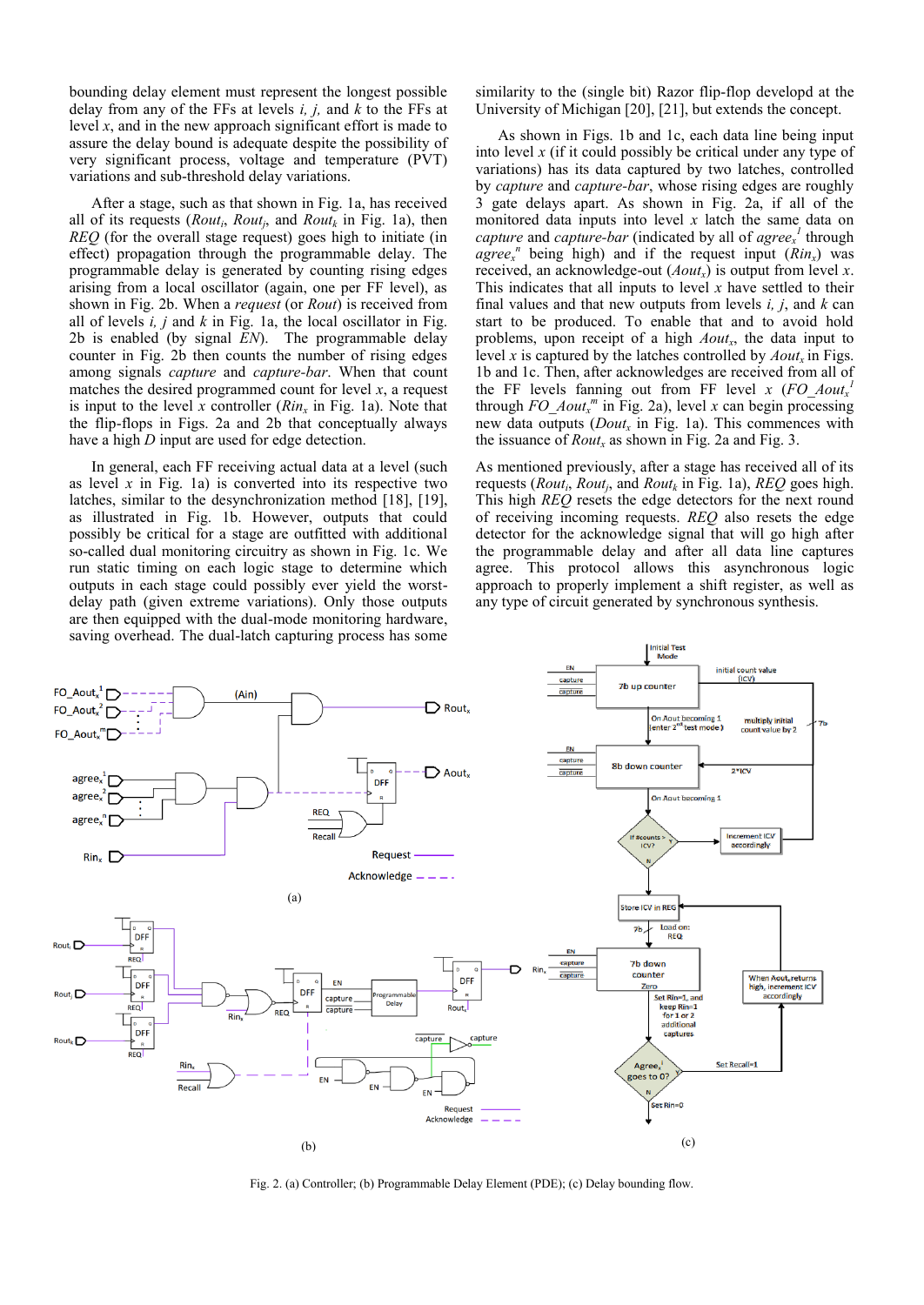

# IV. PROGRAMMABLE DELAY AND RESILIENCE

Perhaps the most critical aspect of the new asynchronous logic approach is the degree to which the proper (programmable) delay bound is ascertained for each generalized asynchronous logic stage. The objective is to implement the programmable delay using a down counter, which counts the number of rising edges among both *capture* and *capture-bar*, and when the count value reaches zero, issue a request into the next FF level (such as level *x* in Fig. 1a). However, the key challenge is to find the correct initial value stored in the down counter so that when it reaches zero it is for sure the case that all data inputs to FF level *x* have correctly settled to their final values.

The first attempt at a proper initial value to be placed in the down counter is set based on static timing analysis (using nominal conditions) to determine the input vector pair (among levels *i, j* and *k* in Fig. 1a to level *x*) that excites the longest delay path for that stage. On power up, this path is

excited by a corresponding vector pair that is stored in hardware. We then tune the bounding delay down counter to match this delay, since we know when the correct output arrives on the critical path. While this may not be the longest path post fabrication, or may not be the longest path due to PVT, aging or sub-threshold related variations, it will be sufficiently close that the several subsequent bounding delay updating processes will successfully adapt the bounding delay to the actual worst-case delay during on-the-fly testing as well as during actual operation.

The first attempt at determining the initial count value (ICV) is shown in the first box in Fig. 2c. An up-counter is used to count rising edges of *capture* and *capture-bar* until the correct nominal worst-case output value appears. This is done for each asynchronous logic stage in parallel.

After completion of the above first step in delay bounding, the asynchronous design is prepared for on-thefly testing using actual primary input data vectors. In order to be sure that the delay bounds are more than adequate, the ICVs determined in the first step are doubled. Although other powers of two are easily supported, we have found that doubling is quite adequate in practice, given that the local oscillator (Fig. 2b) is embedded within the logic stage in the layout so that it experiences a very similar voltage and temperature conditions. While doubling the ICVs slows down operation (throughput) of the system in this so-called second test mode, it can be observed how far down the (now) 8b down counter counts before all of  $agree_x^l$  through  $\text{degree}_x$ <sup>n</sup> become high (using Fig. 1a and Fig. 2a as an example). As indicated in the second box in Fig. 2c, should the 8b down counter initialized with 2\*ICV count down more than half way, that is, should it count more than ICV rising edges of *capture* and *capture-bar* before *Aout* (*Aout<sup>x</sup>* for the example of Fig. 1a) is issued high, then the ICV needs to be incremented by the number of excess rising edges counted (which is equal to ICV minus the 8b down counter value at the time *Aout* is issued high).

After running the asynchronous design in this second test mode for an arbitrary amount of time, the ICVs for each stage are stored in a register (REG, as shown in Fig. 2c) used for normal operation. During normal operation, any time that REQ (request) is raised, the register REG for a given stage is loaded into the 7b down counter.



Fig. 4. Post-layout area of the DTW and ISPD12 benchmarks. The portions of the area due to combinational, flip-flops (sequential) and clock tree circuitry for the synchronous circuits are shown, as are the areas due to the controllers, flip-flops and combinational circuitry for the asynchronous circuits.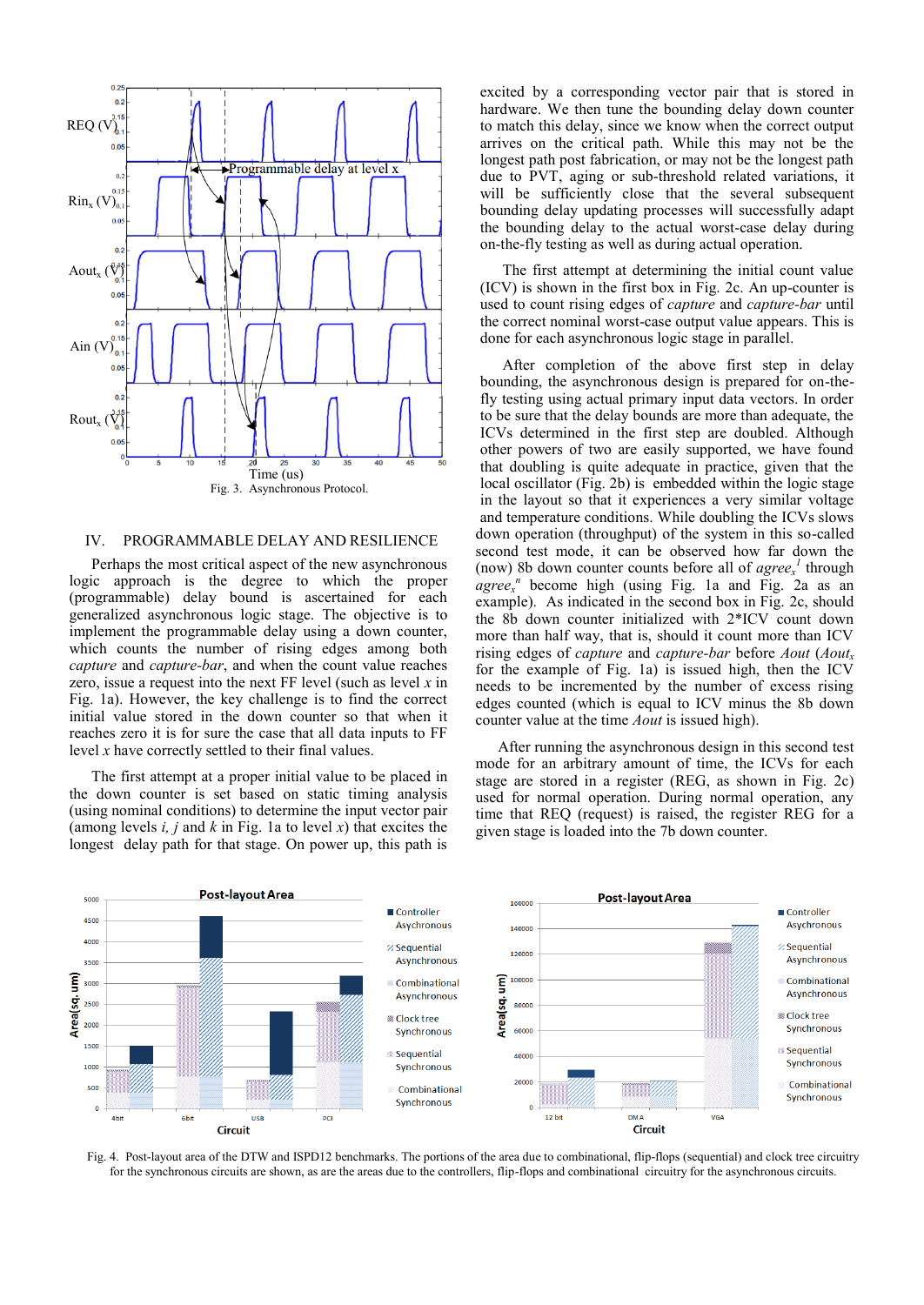| <b>Property</b>               | <b>Circuit</b>    |      |       |                             |            |       |       |
|-------------------------------|-------------------|------|-------|-----------------------------|------------|-------|-------|
|                               | <b>DTW Blocks</b> |      |       | <b>ISPD 2012 Benchmarks</b> |            |       |       |
|                               | DTW4              | DTW6 | DTW12 | <b>USB</b>                  | <b>PCI</b> | DMA   | VGA   |
| Levels                        | 10                | 28   | 192   | 10                          |            |       | b     |
| Synchronous Cell Count        | 457               | 1145 | 5382  | 360                         | 1606       | 13649 | 74885 |
| Post-layout Area Overhead (%) | 63                | 53   | 58    | 106                         | 21         | 4.4   | 13    |
| Throughput Delay Overhead (%) | 9.8               |      | 7.8   | 12.6                        | 17.4       | 6.7   |       |

TABLE I. SUMAMRY OF DTW BLOCKS AND ISPD12 BENCHMARKS

However, further dynamic resiliency optimization is applied, as shown by the last part of Fig. 2c. After a request to the next stage is issued (*e.g.*,  $Rout_x$  in Fig. 2a), there is time to do 1 or 2 additional "verification" captures after that, before new data is actually released into the current stage (*i.e*., before having to worry about 'hold time' issues). If an inconsistency in the data-capturing latch pairs (*e.g*., in Fig. 1b one of the  $agree_x^i$  signals goes low) occurs within the period of 1 or 2 additional captures, *Aout<sup>x</sup>* is returned to 0 and the request *Rout<sup>x</sup>* is recalled (returned to zero). This is implemented by resetting the flip-flop in Fig. 2a that produces *Aout<sup>x</sup>* , and also resetting the flip-flop that generates the enable EN in Fig. 2b for the FF levels that received *Rout<sub>x</sub>*. Note that *Rout<sub>x</sub>* is automatically reset to 0 by the circuitry in Fig. 2a (the falling  $agree_x^i$  signal).

After some number of additional captures, when all of the *agree*<sub>x</sub><sup>*i*</sup> signals match high again in Fig. 2a, *Aout*<sub>x</sub> is reraised, as is *Rout<sup>x</sup>* . The ICV is incremented by the number of additonal captures required so that this problem will not reoccur. The raising of *Routx* also results in resetting the *Rin<sup>x</sup>* signal (the output of the programmable delay in Fig. 2b).

# V. EXPERIMENTAL RESULTS

Verilog designs for 4b, 6b and 12b dynamic time warping (DTW) signal processing blocks, respectively, DTW4, DTW6 and DTW12, were synthesized using Synopsys' Design Compiler using a TI 45nm process. DTW has been shown to be a quite effective and powerful technique for processing time series data acquired from sensors



Fig. 5. Post P&R layout view DTW12

in wearable computers [22], [23]. These three blocks are used in a wearable computing platform operating at VDD = 200 mV. Several ISPD 2012 benchmarks were also synthesized in the same way.

The number of FF levels and the area overhead is shown in Table 1. The components of the post-layout area for the synchronous and asynchronous circuits are shown in Fig. 4. Most of the FF levels in the DTW blocks represent shift registers. For shift register chains, the flip-flops are decomposed as in Fig. 1b as we do not need a programmable delay element for these flip-flop chains (there is enough delay in the hand-shaking circuitry). Thus, the so-called agree signals in Fig. 2a are not used. In this case, the AND gate producing *Rout<sup>x</sup>* in Fig. 2a has as inputs the *fanout Aout's* and the request in (*Rinx*). The area overhead is unusually large for the DTW blocks due to the predominance of shift registers. Fig. 5 shows the post-layout view of the DTW12 block.

The DMA benchmark had the minimum overhead of 4.4% and the USB had the maximum of 106%. The very unusual area overhead for the USB benchmark is because it has only an average of 36 combinational logic cells per FF level. The asynchronous circuit has low area overhead if the number of combination cells is large compared to the number of FF levels. This is readily apparent in Table 1. The area of the latches in the TI 45 nm standard cell library is 66% of the area of the flip-flops.

Fig. 6 shows the throughput delay overhead for the new asynchronous approach. For the seven benchmarks, the overhead ranges from 2.5% to 17.4%, with an average of about 10%. This analysis was conducted for a supply voltage of 1.1V under nominal conditions. For truly subthreshold operation, the asynchronous approach has an appreciable advantage in throughput since the guardband



Fig. 6. Throughput Delay Overhead